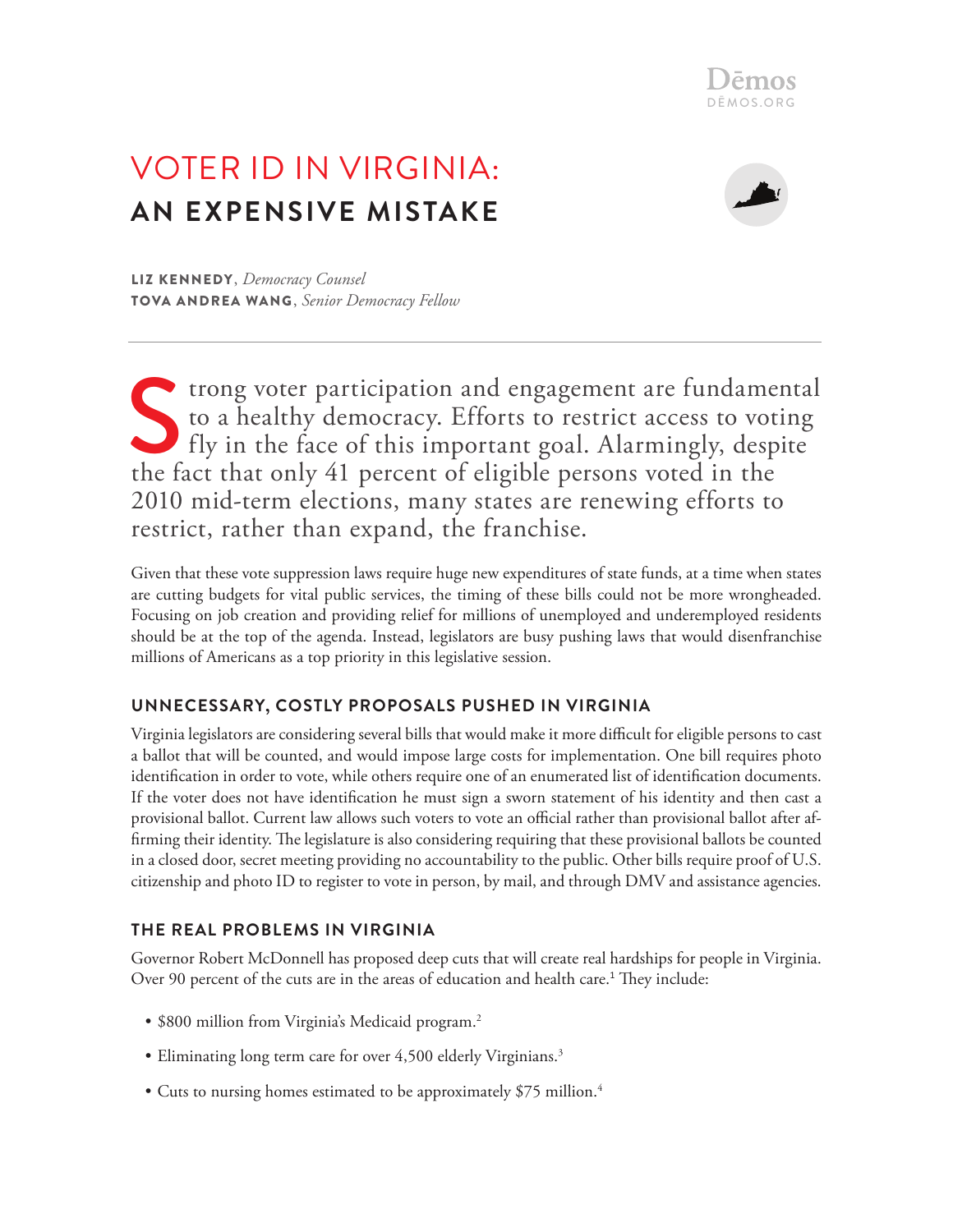• Since 2007, the number of unemployed workers in Virginia has increased 112 percent, which means nearly 130,000 more Virginians are unemployed now than at the start of the recession.<sup>5</sup> The numbers of people on Medicaid is projected to be 40 percent higher in 2014 than 2006-2007.<sup>6</sup> The number of Virginians participating in the Food Stamp program is up roughly 70 percent since the recession began.<sup>7</sup>

#### **THE COSTS OF VOTER ID**

While requirements for voter ID may sound reasonable at first glance, the bills being pushed in Virginia go beyond any reasonable requirements and are far too restrictive and expensive to deserve support.

# *Disenfranchisement*

A restrictive photo ID law and proof of citizenship registration requirement could disenfranchise hundreds of thousands of Virginians. Large numbers of American citizens – disproportionately among certain demographic groups – do not possess a valid, government-issued photo ID, or the documents required to get a photo ID.<sup>8</sup>

Eleven percent of **American citizens do not have government-issued photo identification**. 9 If the same is true for Virginia, a photo ID requirement for voting will disenfranchise over 600,000 Virginians. In addition, 10 percent of citizens nationally who have photo identification don't have ID with both their current address and their current legal name,<sup>10</sup> which would disenfranchise an additional over 554,000 thousand Virginians.

The elderly, persons of color, young people and low-income voters are much less likely to have government-issued photo identification than the rest of the population, and younger voters with ID are less likely to have ID with their current addresses and legal names.

- Nationally, eighteen percent of the elderly do not have photo identification;<sup>11</sup> this would amount to over 167,000 of Virginia's seniors.
- Twenty-five percent of African American voting-age citizens lack photo ID;<sup>12</sup> if this number held in Virginia, it would mean disenfranchising 260,000 African American Virginians.
- • Eighteen percent of citizens aged 18-24 lack photo ID with both their current name and address meaning these bills could disenfranchise over 125,000 of Virginia's younger citizens.<sup>13</sup>

Requiring **proof of citizenship** when someone registers to vote is also highly burdensome. A national survey found that 7 percent of U.S. citizens do not have a birth certificate, passport, or naturalization certificate readily available. <sup>14</sup> Assuming that 7 percent share is the same in Virginia as in the nation as a whole, an estimated 388,114 Virginians would not be able to register to vote without the burden of having to track down – and pay for – replacement documents. This burden will fall hardest on particular populations.

• Many people, particularly women, possess proof of citizenship that does not reflect their current name. Only 66 percent of voting-age women with ready access to proof of citizenship have a docu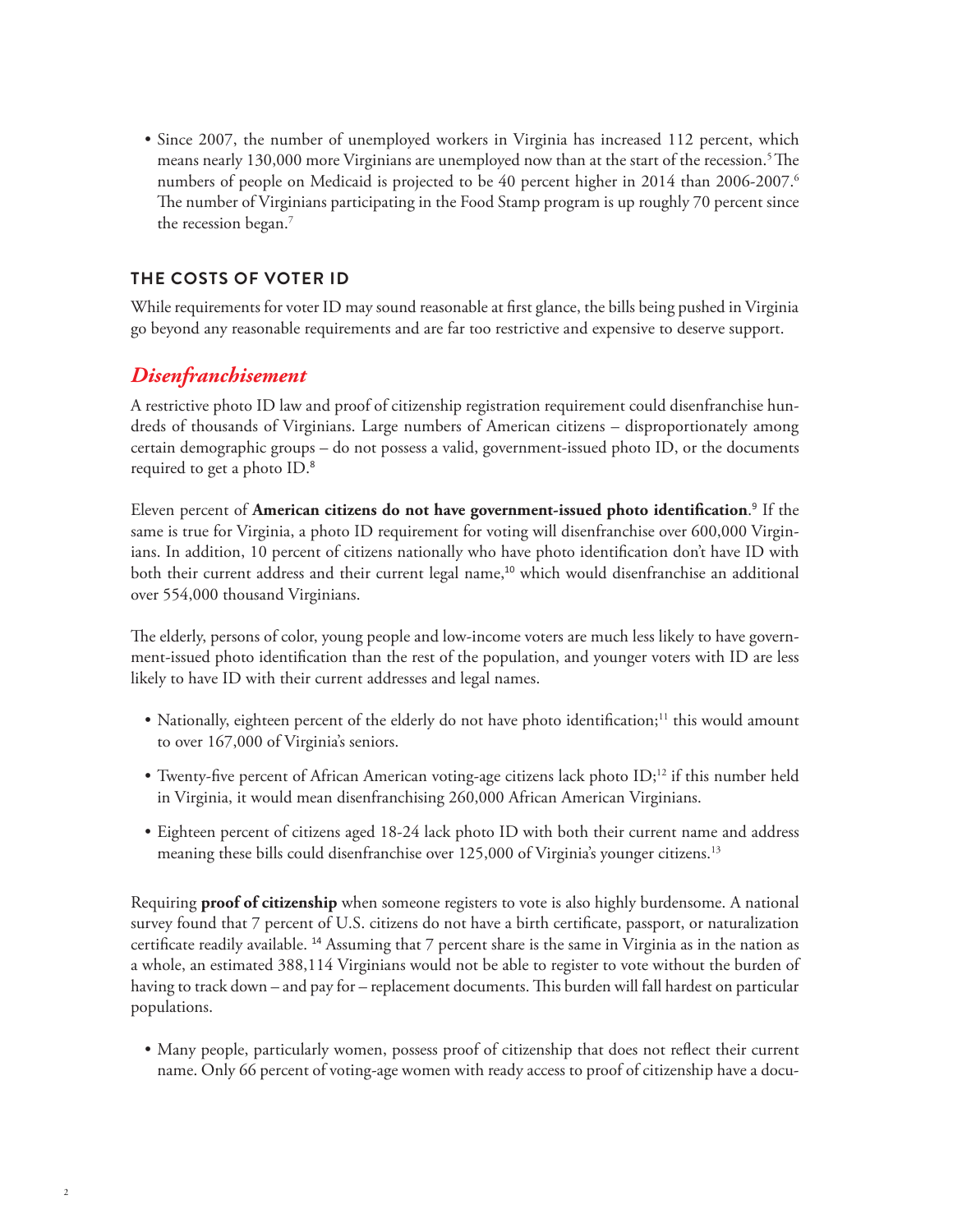ment with their current legal name.<sup>15</sup> If women make up half of Virginia's voting age population,<sup>16</sup> then proof of citizenship requirements would burden the voting rights of nearly a million women in Virginia.

• Virginians making less than \$25,000 are less likely to have documentation proving their citizenship; less than 12 percent of Americans earning less than \$25,000 a year have documents that would prove their citizenship. That would mean that, of the over a million Virginians making less than \$25,000, over 124,000 would find their ability to register to vote significantly encumbered. 17

Allowing voters without a sanctioned ID to vote a provisional ballot is not a good answer. For a variety of reasons that depend on the discretion of local election officials, provisional ballots are frequently not counted. In 2010, only 42 percent of the provisional ballots cast in Virginia were counted fully, while **56.8 percent of provisional ballots cast were not counted**. <sup>18</sup> This is much worse than the national average. Provisional ballots are not a solution.

# *Fiscal Cost*

If the photo ID and proof of citizenship laws were to pass, there are significant fiscal costs that Virginia would have to bear in order for the laws to have the possibility of withstanding a constitutional challenge. Missouri estimated its costs for a proposed photo ID law at \$6 million for the first year and \$4 million per year thereafter.<sup>19</sup> Indiana spent \$12.2 million over four years implementing its voter ID law.<sup>20</sup> Virginia has hundreds of thousands more voters than Missouri or Indiana,<sup>21</sup> and can expect to incur even higher costs to meet the standards for implementation required by the courts.

**FREE VOTER ID CARDS** Virginia charges between \$12 and \$32 for a driver's license,<sup>22</sup> and \$10 for an identification card.<sup>23</sup> The state would be required to provide free IDs for any Virginia citizens who need it in order to vote. The Indiana Bureau of Motor Vehicles issued nearly three-quarters of a million free photo IDs from 2007-2010. Indiana had to spend over \$10 million to provide the IDs, significantly more than it had budgeted.<sup>24</sup>

**No ID is really "Free"** It is costly and time-consuming to collect the documents necessary for obtaining a "free" state photo ID. To get a driver's license or identification card Virginians are required to present two proofs of identity, one proof of Virginia residency, one proof of legal presence in the U.S., and, if applicable, one proof of social security number, all of which may cost money to obtain.<sup>25</sup> Some of the bills being considered would require proof of citizenship to register to vote. Obtaining a passport costs \$100,<sup>26</sup> naturalization papers cost \$380,<sup>27</sup> and birth certificates cost \$12 in Virginia.**<sup>28</sup>** The Missouri Supreme Court struck down that state's photo ID law under the Missouri Constitution, finding that the costs of obtaining the documents necessary to get a photo ID constituted an illegal poll tax.<sup>29</sup> Further, to obtain a birth certificate a voter has to show particular forms of identification, which could create an insurmountable Catch-22, effectively stripping citizens of their ability to vote.<sup>30</sup>

**EXPANDED ID SERVICES** Since IDs must be readily available to all voters, the state may need to expand the numbers and operational hours of Virginia's DMVs to provide appropriate access. Currently, many Virginia DMV offices are not open on the weekend, and don't have evening hours**. <sup>31</sup>** This could increase the Virginia DMV budget. This may also entail creating mobile ID centers to ensure voters, such as those in nursing homes and those with disabilities can obtain IDs.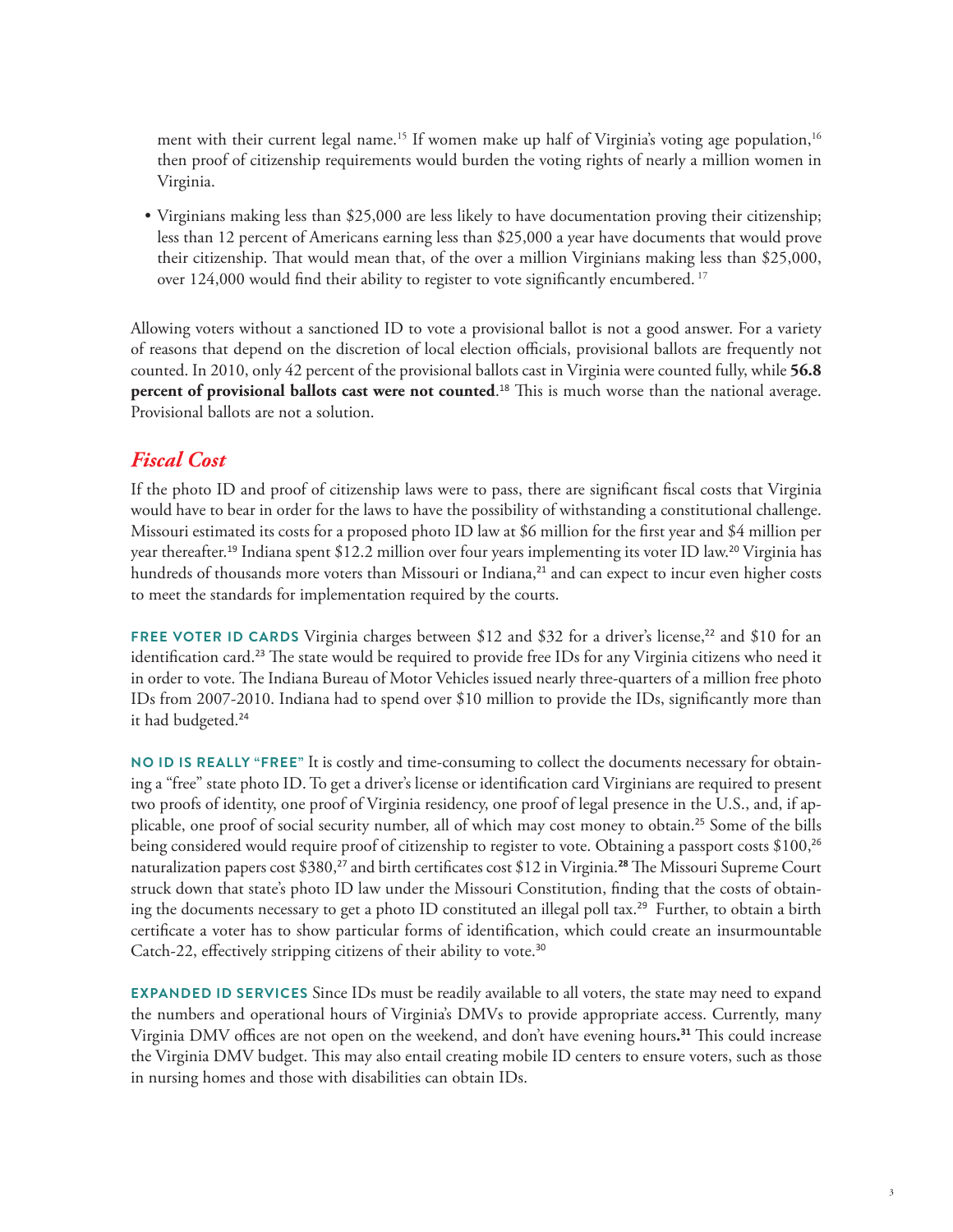**Extensive Public Education** If a state chooses to enact photo ID or proof of citizenship requirements it is constitutionally bound to undertake a lengthy, extensive public education campaign to inform voters of the new requirements. In 2010, Missouri estimated it would cost \$16.9 million for TV, radio and newspaper announcements and other outreach to the state's 4 million voters.<sup>32</sup> The Institute for Southern Studies estimated it could cost North Carolina \$14 million or more over three years to inform its 6 million voters.<sup>33</sup> Virginia has 5,032,521 registered voters,<sup>34</sup> and there is no reason to think that a program to reach them would be any less expensive.

**Outreach to Voters** States are responsible for identifying and targeting populations of eligible voters without IDs to assist them in obtaining the necessary IDs. In order to ensure this was satisfied for Georgia's voters, the Secretary of State's office sent mailings over multiple election cycles to the hundreds of thousands of voters believed to lack drivers licenses.<sup>35</sup> The Secretary of State also aired public service announcements extensively on radio and television informing voters of the photo ID requirement. Information was distributed to public libraries and other public facilities across the state, as well as through a partnership with the utility companies. All of this imposes costs on stretched state budgets.

**Implementation Costs for Materials, Staff & Training** The implementation costs should not be underestimated. They will require long-term attention for months before elections, and will continue up to and including Election Day, putting heavy burdens on the 2,363 precincts statewide.<sup>36</sup> They may include: modifying the statewide voter registration database; purchasing necessary equipment; updating registration forms; updating websites; redesigning provisional ballot envelopes; and, providing more provisional ballots and envelopes. Statewide training on changes will be necessary, including new absentee ballot and provisional ballot scenarios. These new bureaucratic hurdles may also require the hiring of additional staff to prepare and process the increased paperwork.

In Iowa, a bi-partisan group of county election administrators opposed a photo ID bill as an "unfunded mandate" on counties, who would bear the burden of educating the public and implementing the requirements.<sup>37</sup> In Wisconsin, the head of the municipal clerks association testified as to how much of a strain the photo ID bill then under consideration would put on the local officials, and said if it was passed they would have to choose between spending resources to implement it or on providing services, positions and machinery for emergency operations in a timely manner.<sup>38</sup>

**Litigation Defense Costs** Defending these laws is costly. Many of the states that have sought to impose burdensome restrictions on voting rights have had to spend years in court attempting to defend the law. Courts repeatedly ruled that inadequate public education efforts invalidated the Georgia voter ID law.<sup>39</sup>

The parts of Virginia that are subject to Section 5 of the Voting Rights Act will have to undergo preclearance. Since these laws have discriminatory impacts on minority and other vulnerable populations it will take significant resources to attempt to defend these laws, with little prospect of success. It is estimated that South Carolina may spend over \$1 million in its suit against the U.S. Department of Justice, which refused to pre-clear the state's photo ID law.<sup>40</sup>

#### **THE CURRENT SYSTEM IS WORKING**

Current state law allows voters who don't have identification to sign an affidavit swearing that they are the registered voter they claim to be, under penalty of law. Perjury is a felony in Virginia, and punishments range from imprisonment for up to a decade to potentially thousands of dollars in fines.<sup>41</sup> These substantial deterrents have effectively protected the integrity of Virginia's elections.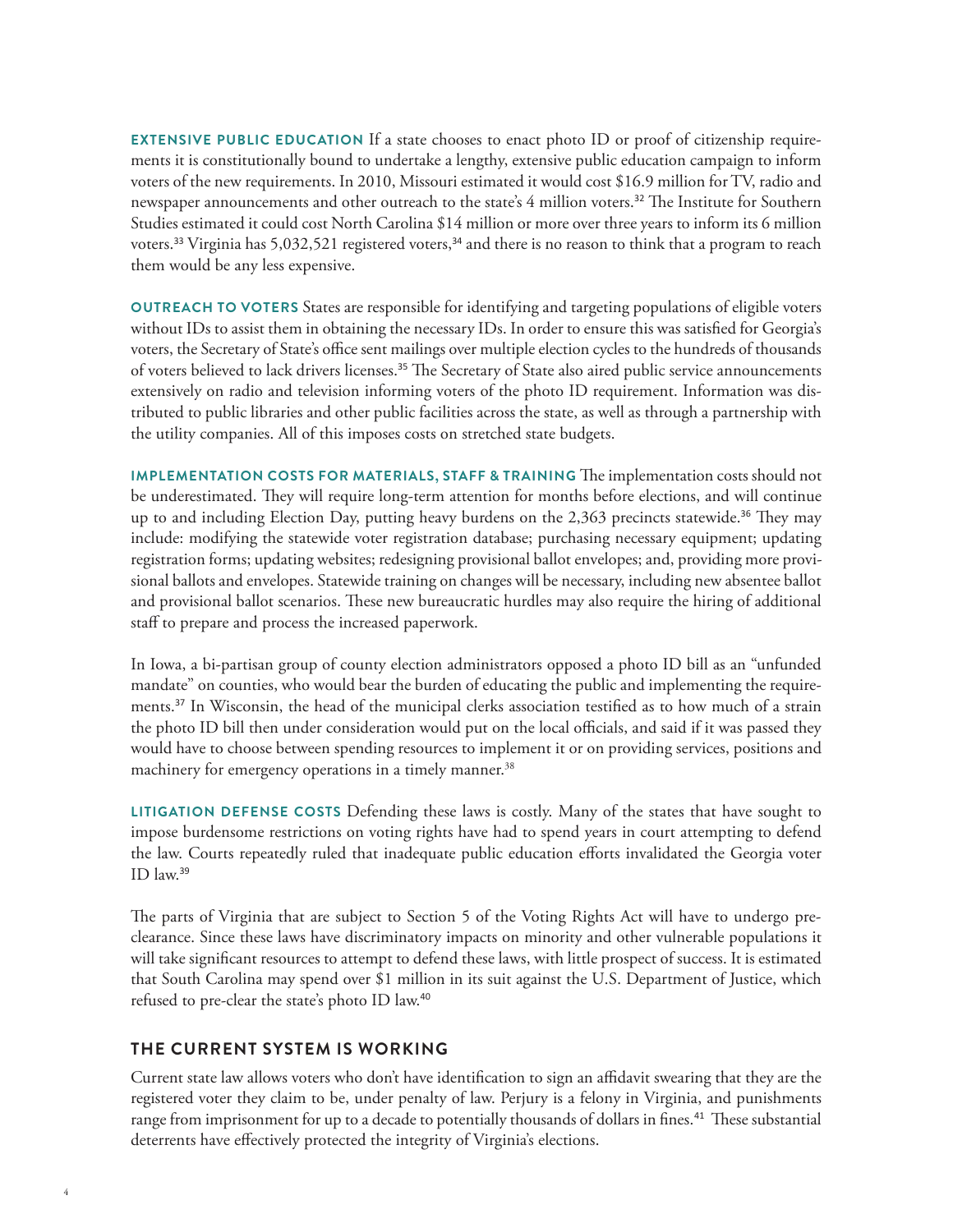Virginia legislators pushing these bills cite the need to guard against voter fraud. Despite the constant drumbeat in the last several years causing an atmosphere of fear and acute awareness around this issue, numerous high level investigations have found there has been no evidence of anything but isolated instances of fraud.<sup>42</sup> AARP Virginia opposes these bills that would burden the voting rights of older Virginians because they are "based on the unfounded assertion that voter fraud is a significant problem. There is currently no evidence that voter fraud is a problem in Virginia."<sup>43</sup>

Instead of focusing on a costly, anti-democratic, misguided solution to a nonexistent problem, Virginia's legislators should turn their attention to creating jobs, saving homes, and providing healthcare and education to Virginians.

#### **Endnotes**

- 1. "Reality Check: Governor's 2012-2014 Budget Ignores Current Needs", Sara Okos and Michael Cassidy, The Commonwealth Institute for Fiscal Analysis, January 2012.
- 2. "Cuts to Health Care Are Bad for Virginia's Economy: Governor's budget proposal will eliminate services for thousands of Virginians and jobs," John McInerney and Michael J. Cassidy, The Commonwealth Institute for Fiscal Analysis, January 2012.
- *3. Id.*
- *4. Id.*
- 5. "Reality Check: Governor's 2012-2014 Budget Ignores Current Needs", Sara Okos and Michael Cassidy, The Commonwealth Institute for Fiscal Analysis, January 2012.
- *6. Id.*
- *7. Id.*
- 8. The Brennan Center for Justice at NYU School of Law, "Citizens Without Proof: A Survey of Americans' Possession of Documentary Proof of Citizenship and Photo Identification," November 2006, [http://www.brennancenter.org/page/-/d/download\\_file\\_39242.pdf](http://www.brennancenter.org/page/-/d/download_file_39242.pdf).
- *9. Id.*
- *10. Id.*
- *11. Id.*
- *12. Id.*
- *13. Id.*
- *14. Id.*
- *15. Id.*
- 16. See "Table 400. Persons Reported Registered and Voted by State: 2010",<http://www.census.gov/compendia/statab/2012/tables/12s0400.pdf>, Source: U.S. Census Bureau, Current Population Reports, "Voting and Registration in the Election of November 2010" and unpublished data, http://www. census.gov/hhes/www/socdemo/voting/index.html.
- 17. Source: U.S. Census Bureau, DataFerrett, Current Population Survey, Voting and Registration, November 2010, analysis by Dēmos.
- 18. 2010 Election Administration and Voting Survey, U.S. Election Assistance Commission, December 2011, available at [http://www.eac.gov/assets/1/](http://www.eac.gov/assets/1/Documents/990-281_EAC_EAVS_508_revised.pdf) [Documents/990-281\\_EAC\\_EAVS\\_508\\_revised.pdf](http://www.eac.gov/assets/1/Documents/990-281_EAC_EAVS_508_revised.pdf).
- 19. See Tova Andrea Wang, Misidentified Priorities, The American Prospect (Jan. 4, 2011), [http://www.prospect.org/cs/articles?article=misidentified\\_](http://www.prospect.org/cs/articles?article=misidentified_priorities) [priorities](http://www.prospect.org/cs/articles?article=misidentified_priorities).
- 20. "Voter Mandates Costly to Taxpayer," Pennsylvania Budget and Policy Center, May 10, 2011, citing [http://www.iowaauditors.org/index\\_files/](http://www.iowaauditors.org/index_files/ISACAVoterIDReport020211final.pdf) [ISACAVoterIDReport020211final.pdf](http://www.iowaauditors.org/index_files/ISACAVoterIDReport020211final.pdf).
- 21. This may be a low estimate, as the Virginia State Board of Elections stated that there were 5,032,521 registered voters in Virginia on October 28, 2010. To compare numbers of registered voters between states we use U.S. Census Bureau data which states that in 2010, 60.4 percent of Virginia's 5,873,000 voting-age population was registered to vote, as compared to 66.9 percent of Missouri's 4,506,000 voting-age population, and 59.4 percent of Indiana's 4,777,000 voting-age population. The number of registered voters was: 3,547,292 in Virginia, 3,014,514 in Missouri, and 2,837,538 in Indiana. See "Table 400. Persons Reported Registered and Voted by State: 2010", [http://www.census.gov/compendia/statab/2012/tables/12s0400.](http://www.census.gov/compendia/statab/2012/tables/12s0400.pdf) [pdf,](http://www.census.gov/compendia/statab/2012/tables/12s0400.pdf) Source: U.S. Census Bureau, Current Population Reports, "Voting and Registration in the Election of November 2010" and unpublished data, http://www.census.gov/hhes/www/socdemo/voting/index.html.
- 22. Virginia Department of Motor Vehicles, "Applying for a Driver's License", at <http://www.dmv.state.va.us/webdoc/citizen/drivers/applying.asp>.
- 23. Virginia Department of Motor Vehicles, Citizen Services, "Adult ID Card", at [http://www.dmv.state.va.us/webdoc/citizen/id/adult\\_id.asp](http://www.dmv.state.va.us/webdoc/citizen/id/adult_id.asp).
- 24. Common Cause Minnesota and Citizens for Election Integrity Minnesota, "The High Cost of Voter ID Mandates" March 2011, citing the Pew Center on the States, Electionline e-newsletter, 3/17/2011.
- 25. Virginia Department of Motor Vehicles, "Obtaining a Virginia Driver's License or Identification (ID) Card", at http://www.dmv.virginia.gov/webdoc/pdf/ dmv141.pdf.
- 26. See U.S. Dep't of State, Passport Fees, at [http://travel.state.gov/passprot/get/fees/fees\\_837.html](http://travel.state.gov/passprot/get/fees/fees_837.html).
- 27. See U.S. Citizenship and Immigration Services, Application for Replacement Naturalization/Citizenship Document, at <http://tinyurl.com/d7u4mz> (describing \$380.00 filing fee for replacing naturalization papers).
- 28. See [http://www.vdh.state.va.us/Vital\\_Records/index.htm.](http://www.vdh.state.va.us/Vital_Records/index.htm)
- 29. See Weinschenk v. State, 203 S.W.3d 201, 206 (Mo. 2006).
- 30. See [http://www.vdh.state.va.us/Vital\\_Records/primary.htm](http://www.vdh.state.va.us/Vital_Records/primary.htm).
- 31. See http://www.dmv.state.va.us/webdoc/utilities/offices.asp.
- 32. Chris Kromm, "Voter ID Laws Carry Hefty Price Tag for Cash Strapped States," Institute for Southern Studies, January 27, 2011, at [http://www.](http://www.southernstudies.org/2011/01/voter-id-laws-carry-hefty-price-tag-for-cash-strapped-states.html) [southernstudies.org/2011/01/voter-id-laws-carry-hefty-price-tag-for-cash-strapped-states.html](http://www.southernstudies.org/2011/01/voter-id-laws-carry-hefty-price-tag-for-cash-strapped-states.html).
- *33. Id.*
- 34. Virginia State Board of Elections, "Updated Virginia State Board of Elections Fact Sheet as of October 28, 2010" at [http://www.sbe.virginia.gov/cms/](http://www.sbe.virginia.gov/cms/documents/Public_Notices/Newsletters/Fact Sheet  SBE Nov 2010 General Elections -10-28-10.pdf) [documents/Public\\_Notices/Newsletters/Fact%20Sheet%20-%20SBE%20Nov%202010%20General%20Elections%20-10-28-10.pdf](http://www.sbe.virginia.gov/cms/documents/Public_Notices/Newsletters/Fact Sheet - SBE Nov 2010 General Elections -10-28-10.pdf).